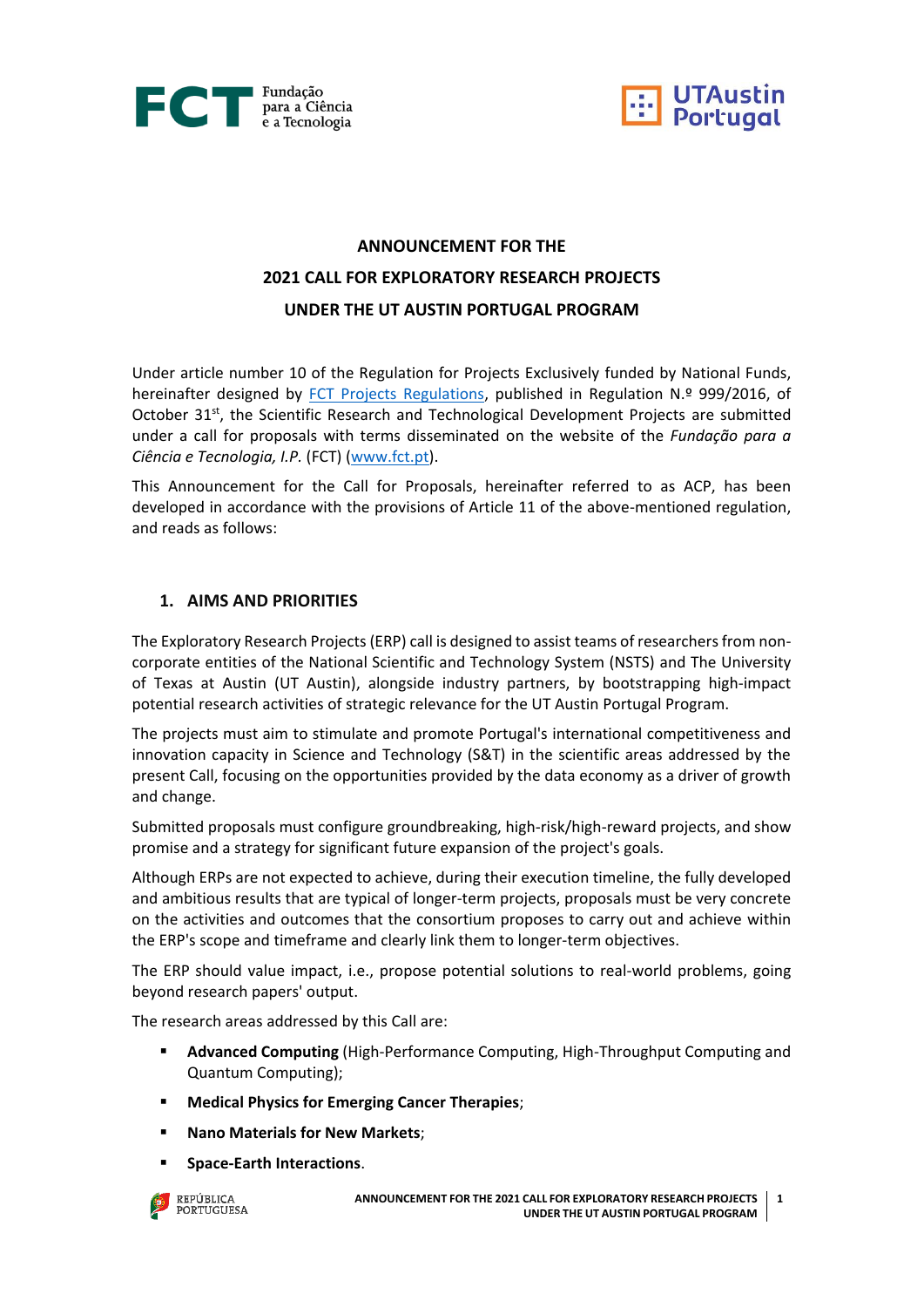



A detailed description of each research area's challenges and subtopics is provided in the **[Terms](https://www.fct.pt/apoios/projectos/concursos/utaustin/2021/UTAustin2021_Terms_of_Reference.pdf)  [of Reference](https://www.fct.pt/apoios/projectos/concursos/utaustin/2021/UTAustin2021_Terms_of_Reference.pdf)** of the present Call.

Projects proposed and, in particular, those addressing the Space-Earth Interactions area, should, desirably, demonstrate their contribution to the Atlantic International Research 'Center's scientific agenda (AIR Center), as laid down in the document ["Towards a Science and Technology](https://www.fct.pt/media/conferencias/docs/AIRCenter_whitepaper.pdf)  [agenda for an integrative approach to the Atlantic: Climate Change and Energy Systems, Space](https://www.fct.pt/media/conferencias/docs/AIRCenter_whitepaper.pdf)  [and Ocean Sciences, through North-South cooperation](https://www.fct.pt/media/conferencias/docs/AIRCenter_whitepaper.pdf)", available on 'FCT's website.

Additionally, proposals addressing Advanced Computing-related topics are encouraged to foster synergies with the Minho Advanced Computing Center (MACC).

All applications must fully comply with the terms of reference defined in [the Terms of Reference](https://www.fct.pt/apoios/projectos/concursos/utaustin/2021/UTAustin2021_Terms_of_Reference.pdf)  [for the ERPs Call for proposals 2021.](https://www.fct.pt/apoios/projectos/concursos/utaustin/2021/UTAustin2021_Terms_of_Reference.pdf)

## **2. SUPPORTED ENTITIES**

Only the following Portuguese entities are eligible to receive funding from FCT through the present Call for Proposals:

- Higher Education Institutions, their institutes and R&D units;
- State or International Laboratories with head office in Portugal;
- Non-profit private institutions whose main objective is R&D activities;
- Other non-profit private and public institutions developing or participating in scientific research activities.

The UT Austin counterpart of the Program will fund the participating researchers at UT Austin.

## **3. CRITERIA FOR SUPPORTING PROJECTS**

This Call will fund proposals for research and development projects of exploratory nature, developed by entities of the National Scientific and Technology System (NSTS), defined in section 2 of this ACP.

The submitted proposals must include:

- One or more Portuguese research institutions from different entities as identified in section 2;
- At least, one partner at UT Austin (or at UT MD Anderson Cancer Center for applications in the area of Medical Physics, if applicable). Under this Call, project proposals in the area of Advanced Computer may be led by a PI affiliated to the Texas Advanced Computing Center (TACC) provided that they meet the eligibility status set forth in No 7.3 of this Announcement.

In addition to the above-mentioned applicants, consortia are allowed, to include other public or private entities, profit or non-profit, that may also invest in the exploratory project and bring relevant competencies to the project. However, those entities will not be eligible for funding by this Call.

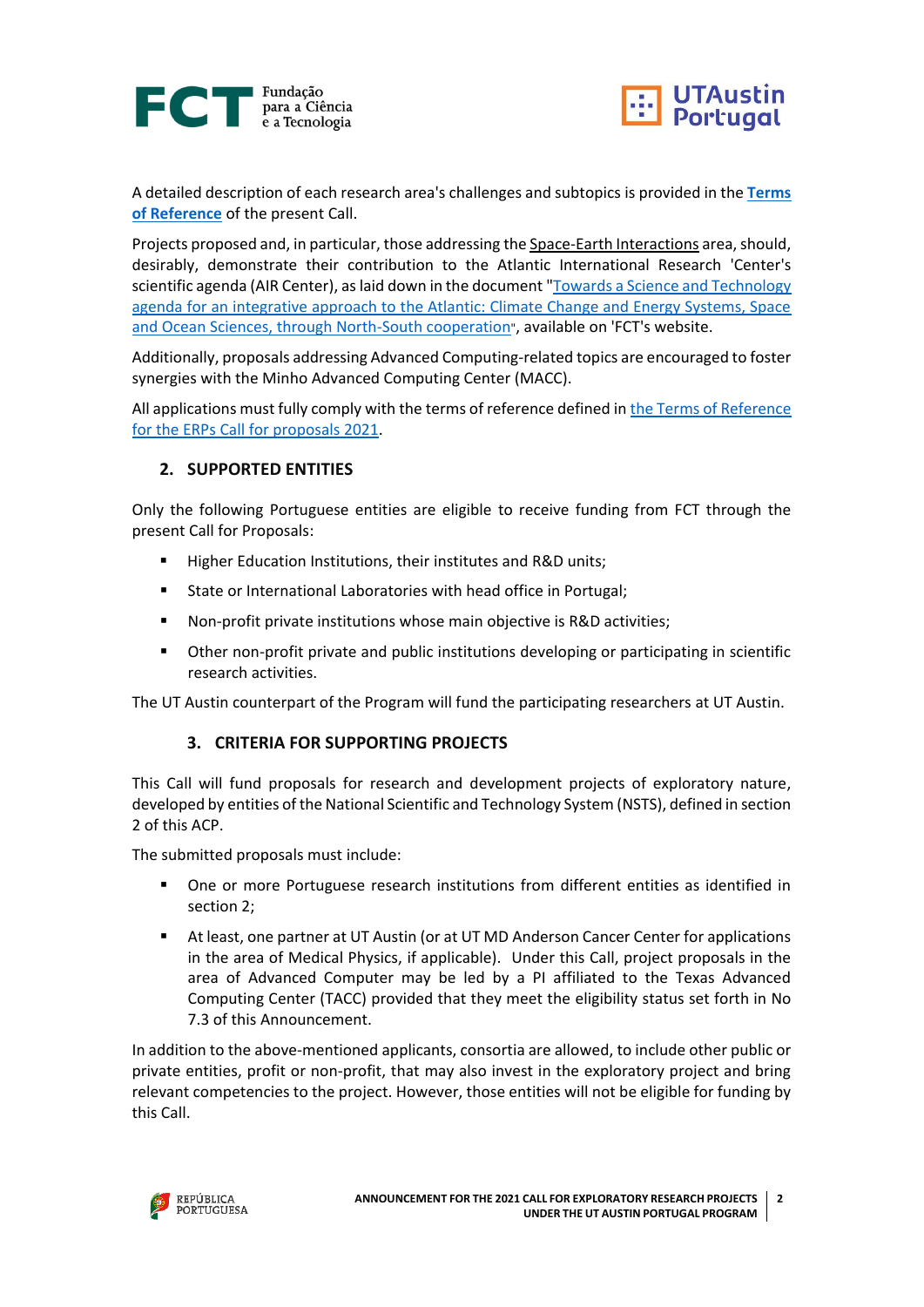



This Call will only fund resources and activities attributable to Portuguese beneficiaries. UT Austin's teams will be granted funding by UT Austin in the frame of the UT Austin Portugal Program.

Projects will have a duration of 12 months, renewable for a maximum of further 3 months, in duly justified cases. At the end of each exploratory project, a final report must be submitted according to Article 24 of the FCT Project Regulation.

## **4. INDICATIVE FUNDING FCT**

The funding to be granted under this ACP shall be non-reimbursable in accordance with number 1 of Article 7 of the [FCT Project Regulation.](https://www.fct.pt/apoios/projectos/regulamentofundosnacionais.phtml.en)

The projects will be funded by National funds through the FCT, I.P., budget.

The total funding available for Portuguese research institutions under this Call will be of €\_400,000 (four-hundred thousand euros) with awarded ERPs due to begin in the last quarter of 2021. An awarded project may be granted up to € 50,000 (fifty thousand euros) to fund the research work carried out by the Portuguese team.

Considering the maximum amount of eligible funding per project, the Program expects to support up to 8 (eight) exploratory research projects through this Call. However, the actual number of exploratory projects funded will depend on the quality of the submitted proposals and funding available.

An advance payment of 75% of the funding approved for the financed projects will be made by FCT, I.P. after the Acceptance Documents return.

The remaining amount up to the maximum approved grant allocation will be paid after the project's scientific and financial components are closed through a final refund payment.

The expenditure justification should be made via electronic submission by means of a payment request in a specific form provided through the FCT, I.P internet Portal.

The UT Austin Portugal Program's budget at UT Austin will provide matched funding for UT Austin's research teams involved in the projects receiving the grants available on the Portuguese side through this Call.

## **5. ELIGIBLE EXPENSES**

Considering the provisions of Article 8 of the [FCT Projects Regulation,](https://www.fct.pt/apoios/projectos/regulamentofundosnacionais.phtml.en) the following expenses are eligible:

#### **a) Direct Costs for Portuguese institutions:**

▪ **Human resources** dedicated or related to the development of R&D activities with regard to the 'project's execution in all mandatory components by the applicable labor legislation, including expenses with grant holders and working contracts directly supported by the beneficiaries.

Regarding employment contracts, human resources expenses are based on the costs incurred in carrying out the project, based on the monthly base salary declared for the social protection of the worker, which may be increased by the mandatory social food

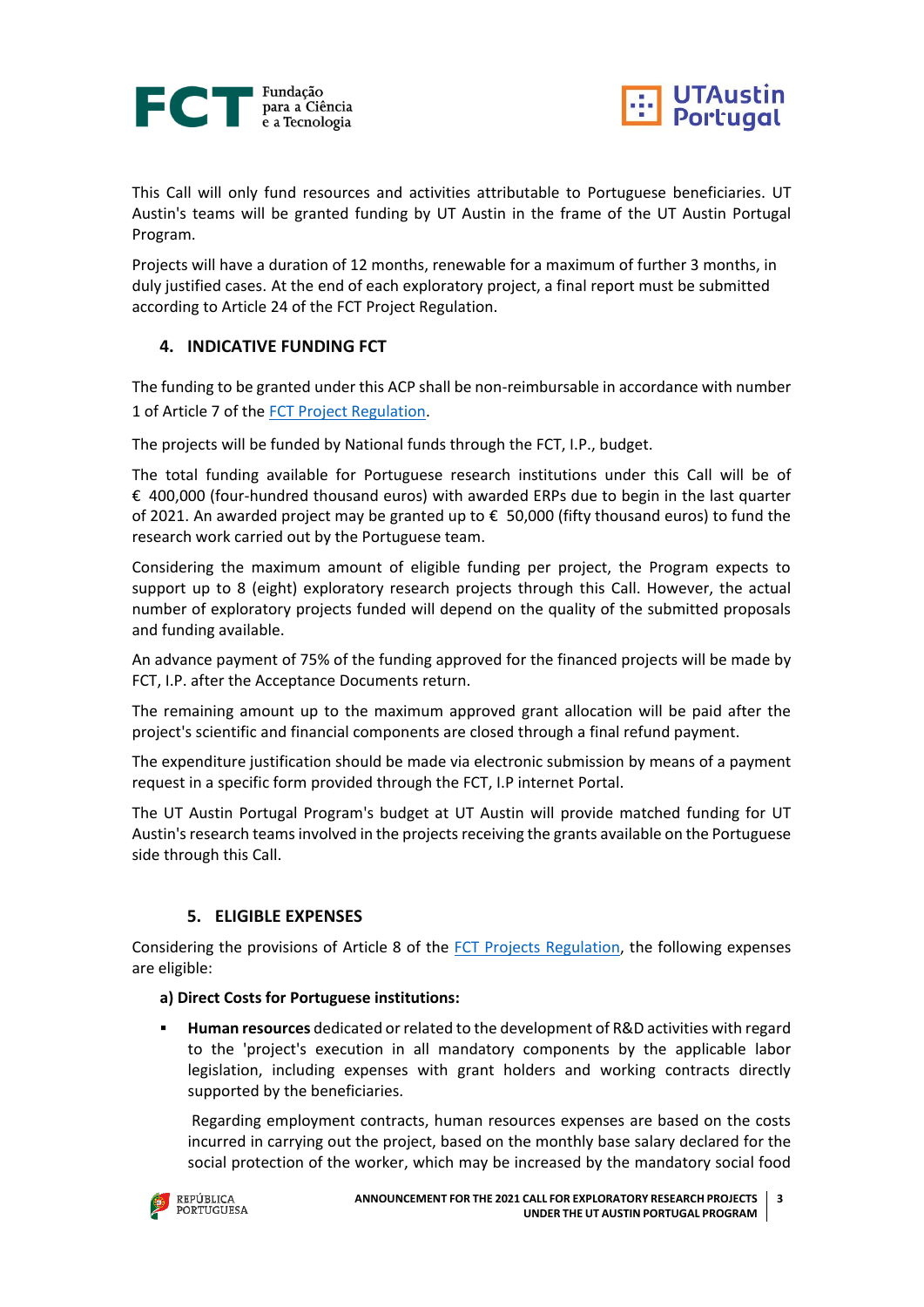



allowance and occupational accident insurance under legally defined terms. The basic salary shall be the set of all remunerations of a permanent nature subject to taxation and declared for the purpose of social protection of the worker.

The Research Fellowships are tendered and contracted by the beneficiary entities in the context of the supported projects, which must comply with the [FCT Regulation for](https://dre.pt/web/guest/legislacao-consolidada/-/lc/124281176/201908280100/diploma?did=58216179&_LegislacaoConsolidada_WAR_drefrontofficeportlet_rp=indice)  [Research Studentships and Fellowships](https://dre.pt/web/guest/legislacao-consolidada/-/lc/124281176/201908280100/diploma?did=58216179&_LegislacaoConsolidada_WAR_drefrontofficeportlet_rp=indice) ( Law n.º 40/2004 of 18 August, in its present version);

- **Missions** (travel, accommodation, registration fees, etc.) in Portugal and abroad, and directly attributable to the project;
- **Acquisition of scientific and technical tools and equipment**, indispensable to the project if within the project during their useful lifetime;
- **Amortization of technical and scientific tools and equipment,** indispensable to the project and of which the useful lifetime falls within the execution period, but does not end within that period;
- **Subcontracts** directly related to the project scientific 'task's execution;
- Expenses related to the national and international record of **patents**, **copyrights**, **utility models and designs**, **national models** or **trademarks** when associated with other forms of intellectual protection, namely fees, state-of-the-art searches and consulting expenses;
- Expenses with the **demonstration, promotion and disclosure of 'project's outputs**, such as publication fees in order to meet the national policies for the Open Access, including activities to promote the scientific culture and exhibitions;
- **Acquisition of other goods and services** directly related to the project execution, including costs with **consultants** that do not establish subcontracts.

**b) Indirect Costs for Portuguese institutions**, with a fixed rate of 25% of direct eligible costs with exclusion of subcontracting.

Non-eligible expenses for Portuguese institutions under the Exploratory Research call are indicated in Article 9 of the [FCT Projects Regulation.](https://www.fct.pt/apoios/projectos/regulamentofundosnacionais.phtml.en)

## **6. SUBMISSION OF APPLICATIONS**

Applications must be presented to FCT, in English, from the **19th May to 30th June 2021, at 17:00 Lisbon time**, using a specific on-line form and should be submitted through the FCT platform [\(https://concursos.fct.pt/projectos/\)](https://concursos.fct.pt/projectos/), following the Call for Projects Announcement.

The PI, Co-PI, the core elements as well as the remaining elements of the research team in Portugal are responsible for submitting an updated version of their **CV in English on the CIÊNCIAVITAE** [platform.](https://www.cienciavitae.pt/?lang=en)

Applications to this Call must include the on-line FCT form and the following documents, also submitted electronically:

"Technical Annex" (according to section 5 of the 2021 Call for ERPs' [Terms of Reference\)](https://www.fct.pt/apoios/projectos/concursos/utaustin/2021/UTAustin2021_Terms_of_Reference.pdf);

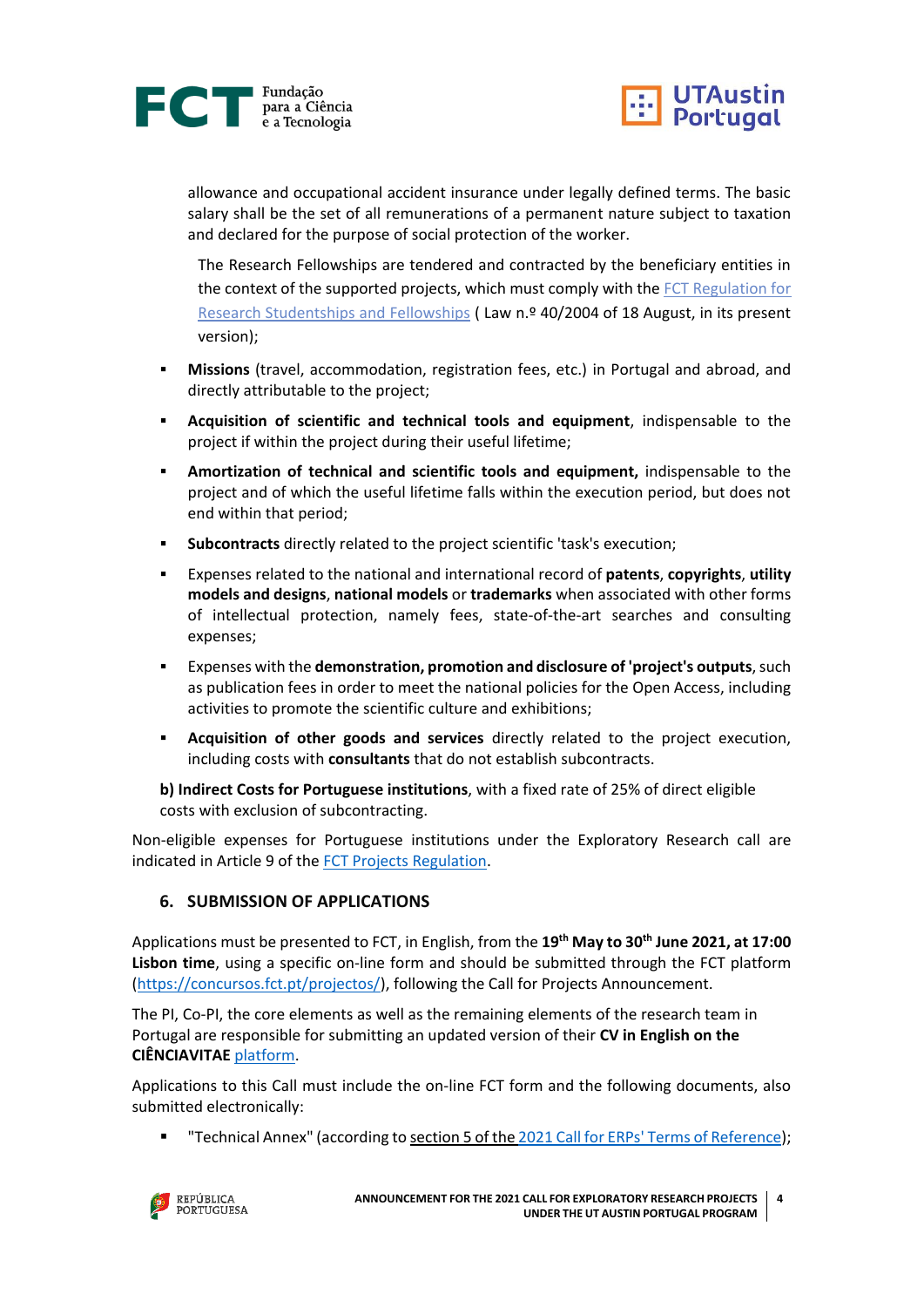



- The document that certifies the PhD degree of the Lead Principal Investigator (PI) in Portugal;
- A statement from the PI at UT Austin (or at UT MD Anderson Cancer Center for applications in the area of Medical Physics, if applicable), confirming that he/she will be the PI at UT Austin and that he/she holds a tenured-track faculty appointment at UT Austin. In the case of proposals in the area of Advanced Computing, led by PIs at the Texas Advanced Computing Center (TACC), the statement must indicate the PI is a fulltime senior researcher with PI status;
- Timeline file of projects.

Scanning of the Declaration of Commitment of each application must be submitted through the FCT platform by **14th July 2021, 17:00 Lisbon time.**

Before submitting a proposal, applicants are advised to read all the documents of the call, namely: the [FCT Projects Regulation,](https://www.fct.pt/apoios/projectos/regulamentofundosnacionais.phtml.en) the [Guidelines for Exploratory Research Projects Proposals](https://www.fct.pt/apoios/projectos/concursos/utaustin/2021/UTAustin2021_Guiao_Candidatura.pdf)  [Writing,](https://www.fct.pt/apoios/projectos/concursos/utaustin/2021/UTAustin2021_Guiao_Candidatura.pdf) the [Terms of Reference for the Exploratory Research Projects Call for Proposals 2021,](https://www.fct.pt/apoios/projectos/concursos/utaustin/2021/UTAustin2021_Terms_of_Reference.pdf) the [Guide for Peer Reviewers,](https://www.fct.pt/apoios/projectos/concursos/utaustin/2021/UTAustin2021_Guide_Peer_Reviewers.pdf) [CIÊNCIAVITAE Guide](https://www.fct.pt/apoios/projectos/concursos/ICDT/docs/GuiaodeCandidatura_CIENCIAVITAE_EN_2021.pdf) and the [Ethics Self-Assessment Guide.](https://www.fct.pt/apoios/projectos/concursos/ICDT/docs/ICDT_Ethics_Self_Assessment_Guide.pdf)

## **7. ELIGIBILITY INFORMATION**

The eligibility conditions are those indicated in Article 6 of th[e FCT Project Regulations](https://www.fct.pt/apoios/projectos/regulamentofundosnacionais.phtml.en) and those indicated in the present call.

## 7.1.The Lead Principal Investigator in Portugal:

- **■** Is not allowed to submit more than one proposal as PI under this Call for Projects;
- **■** Should also have an employment contract or grant contract with the Principal Contractor. In the absence of such a link, at the time of the Acceptance Document a written agreement between the parties must be submitted, according to point c) of item 1 of Article 6 of FCT's [Project Regulations;](https://www.fct.pt/apoios/projectos/regulamentofundosnacionais.phtml.en)
- Must identify a co-responsible for the project, the Co-Principal Investigator (Co-PI), that will replace the PI when he/she is unable to fulfil his/her duties;

Proposals will not be accepted from lead Portugal PIs affiliated with institutions in a situation of unjustified fault with FCT requirements regarding the delivery of scientific and/or financial execution reports from previously financed projects;

Proposals will also not be accepted from lead PIs in Portugal who have been PI of any project with a final scientific report rejected within two years before the opening of the Call, for reasons attributable to them.

## 7.2.Members of the Research Team in Portugal

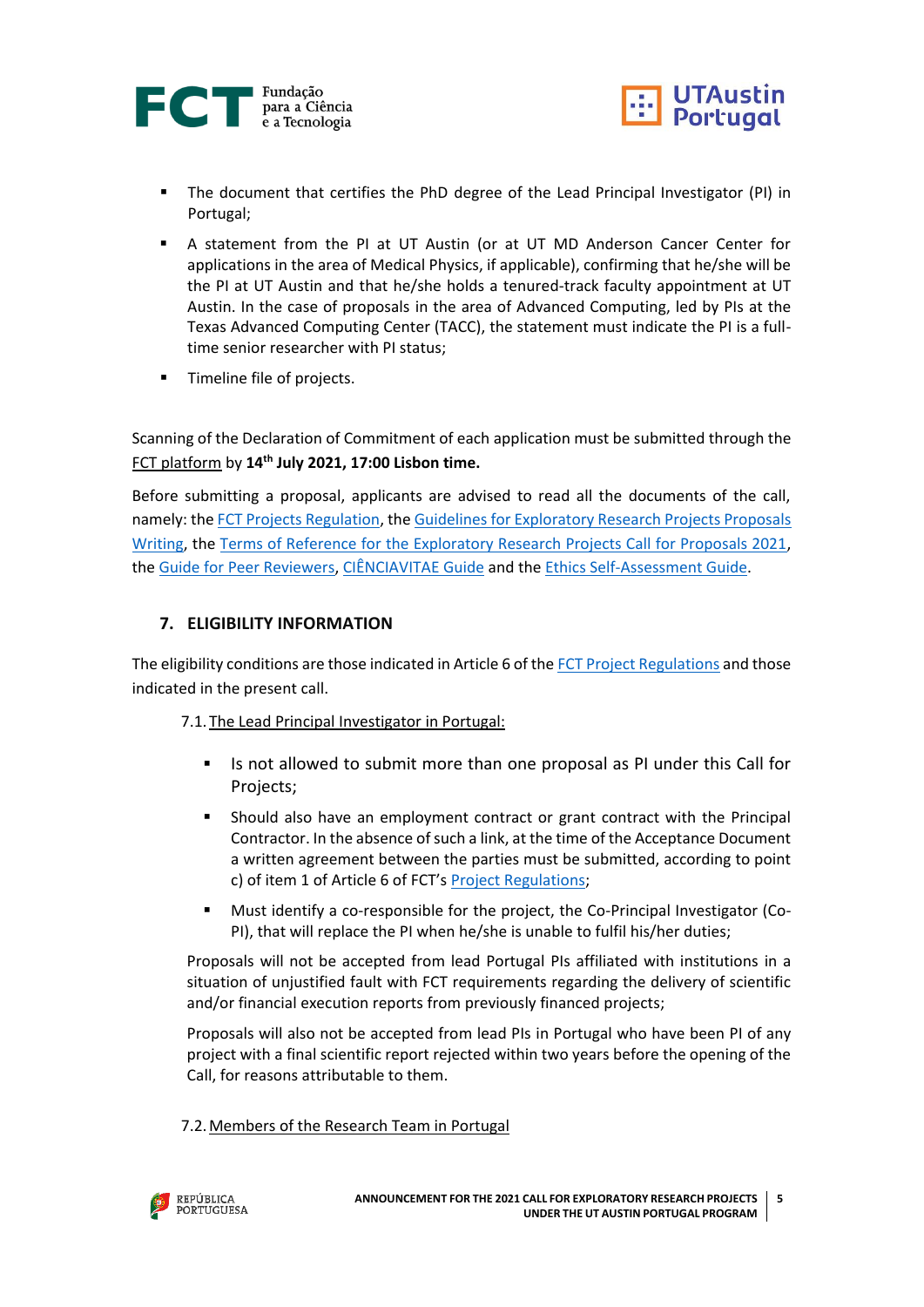



The remaining members of the research team in Portugal shall be dedicated to the project based on their allocation.

#### 7.3.UT Austin Team

The proposal must be led by a tenured or tenure-track faculty member, who will be responsible for the project in Austin. A confirmation statement should be attached to the application.

In the area of Medical Physics, faculty at the University of Texas MD Anderson Cancer Center may also participate and/or lead projects. In the area of Advanced Computing, full-time senior researchers from the Texas Advanced Computing Center (TACC) may also lead projects as long as they have a PI status.

#### 7.4.Principal contractor in Portugal

The project's principal contractor should be one of the national entities of the R&D system mentioned on point 2 of this ACP.

Applications will not be accepted if the Principal Contractors are in unjustified situation regarding the return of funding transferred to the Principal Contractor in previous projects with the same Principal Investigator.

## **8. SELECTION METHODOLOGY**

An international panel of independent reviewers will carry out the evaluation. The selection method and ranking of projects are based on the Project Merit Indicator using criteria described in greater detail in the Guide for Peer Reviewers – [UT Austin Portugal: Call for Exploratory](https://www.fct.pt/apoios/projectos/concursos/utaustin/2021/UTAustin2021_Guide_Peer_Reviewers.pdf)  [Projects](https://www.fct.pt/apoios/projectos/concursos/utaustin/2021/UTAustin2021_Guide_Peer_Reviewers.pdf) 2021 and in the [Terms of Reference for the 2021 UT Austin Portugal's Call for](https://www.fct.pt/apoios/projectos/concursos/utaustin/2021/UTAustin2021_Terms_of_Reference.pdf)  [Exploratory Projects.](https://www.fct.pt/apoios/projectos/concursos/utaustin/2021/UTAustin2021_Terms_of_Reference.pdf)

The evaluation process will be based on the following criteria:

- A. Scientific merit and innovative nature of the project;
- B. Scientific merit of the research team;
- C. Feasibility of the work program and budget adequacy;
- D. The potential social and economic impact of the research work;

The merit of the project is given by:

#### **MP= 0.40 A + 0.20 B + 0.20 C + 0.20 D**

The scoring system uses a 9-point scale, using 0.1 increments. The maximum score is 9 and the minimum is 1. The final score of MP is rounded to two-decimal places. If information made available in the application does not allow for evaluating a given criterion, then the respective